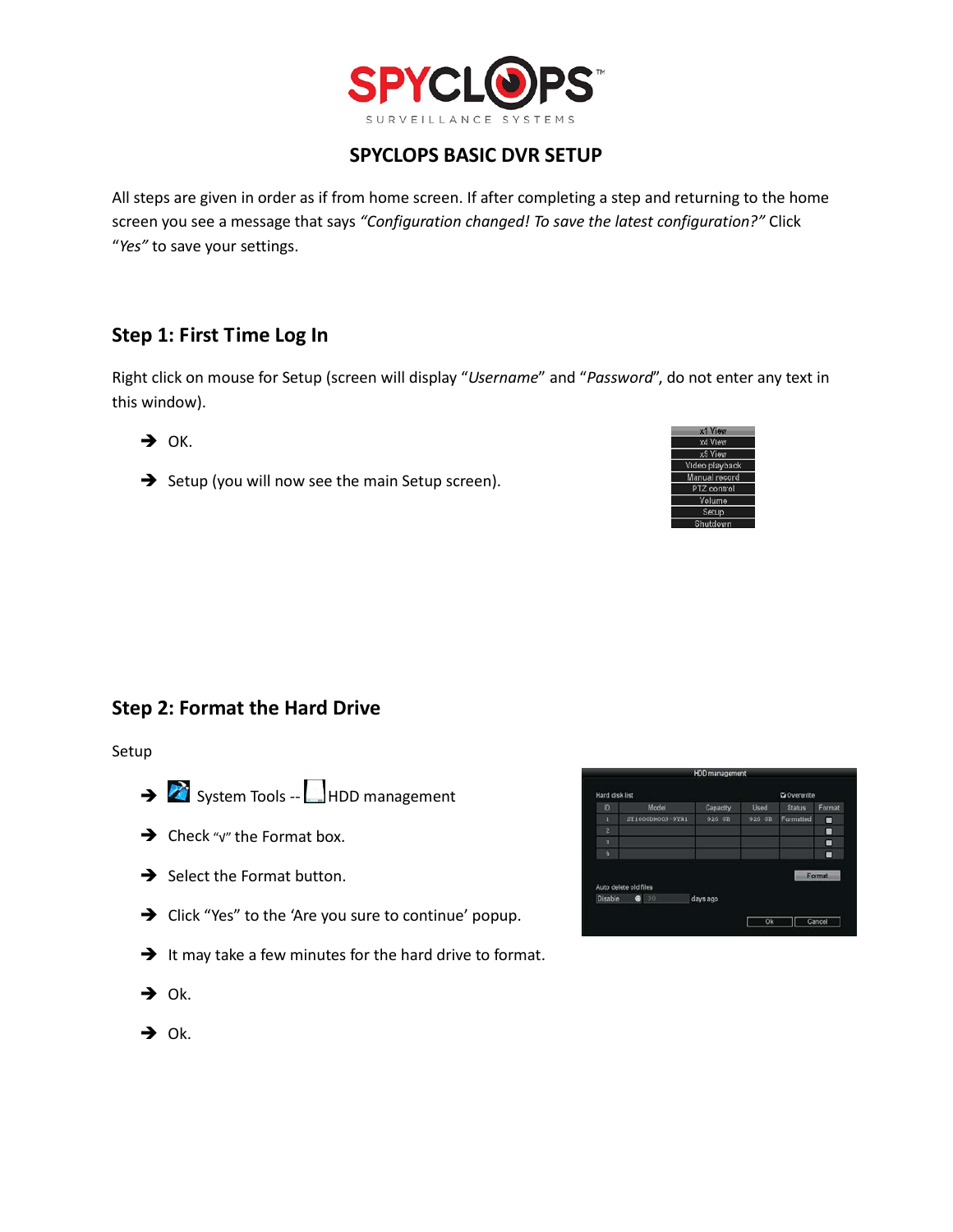

### **Step 3: Username and Password** (Password is required for remote access in browsers or apps)

Setup

System Tools -- **4** User management  $\rightarrow$  Set password, (Old password leave blank).  $\rightarrow$  Enter new password.  $\rightarrow$  Repeat.  $\rightarrow$  Ok.





*"Configuration changed! To save the latest configuration?"* Click "*Yes"* to save your settings.

**If you want the Username to be different than "***admin***" you will need to add user.**

#### **To add new** *"User"*

Setup

- System Tools-- User management
- $\rightarrow$  Add User.
- $\rightarrow$  Type in User Name.
- $\rightarrow$  Select User Access Level.
- $\rightarrow$  OK.
- $\rightarrow$  Select new "User".
- $\rightarrow$  New Password.
- $\rightarrow$  Repeat.
- Ok.
- $\rightarrow$  Ok.

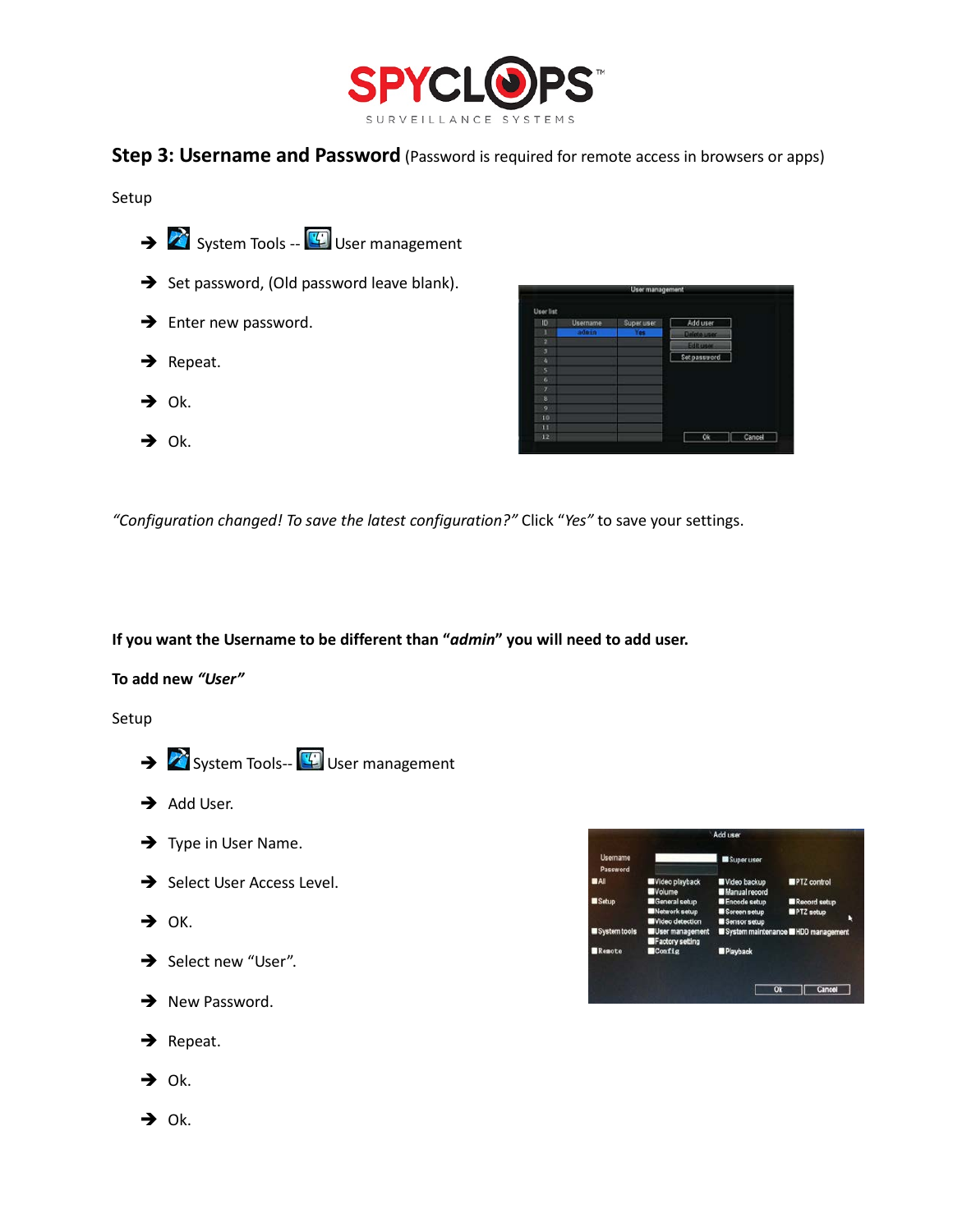

## **Step 4: Set Date and Time**

Setup



- $\rightarrow$  Ok.
- $\rightarrow$  Ok.



**To generate the Esee ID the DVR must be connected to the network through an Ethernet cable.**

#### **Step 5: Basic Network Setup**

Setup

- $\rightarrow$   $\bullet$  System setup  $\bullet$  Network setup.
- → Check the DHCP box to dynamically assign an IP through the router and click the Esee box to populate the Esee ID.
- $\rightarrow$  Ok.
- $\rightarrow$  It may take up to 10 minutes for the Esee number to populate.

|                      | Network setup              |                      |                                                |
|----------------------|----------------------------|----------------------|------------------------------------------------|
| IDHCP                |                            | <b>E</b> ESee        |                                                |
| IP address           | 1.114<br>192.168.          | Subnet mask          | $\overline{0}$<br>$\overline{0}$ .<br>Ω.<br>0. |
| Gateway              | $\bf{0}$<br>0.<br>0.<br>0. | <b>MAC</b> address   | 0005-FE3B-8494                                 |
| Web port             | 80                         | <b>Preferred DNS</b> | $\Omega$<br>0.<br>0.<br>0.                     |
| This IP can be used. |                            |                      |                                                |
| 3G Status:           | 3G Module Not Found        | <b>PPPoE Status:</b> | Not connect                                    |
| 3G IP:               | $\sim$                     | PPPoE IP:            | <b>START</b>                                   |
|                      |                            |                      |                                                |
| PPPoE                | <b>DONS</b><br>3G          | $R-Ma11$             |                                                |
|                      |                            | Ok.                  | Cancel                                         |

*"Configuration changed! To save the latest configuration?"* Click "*Yes"* to save your settings.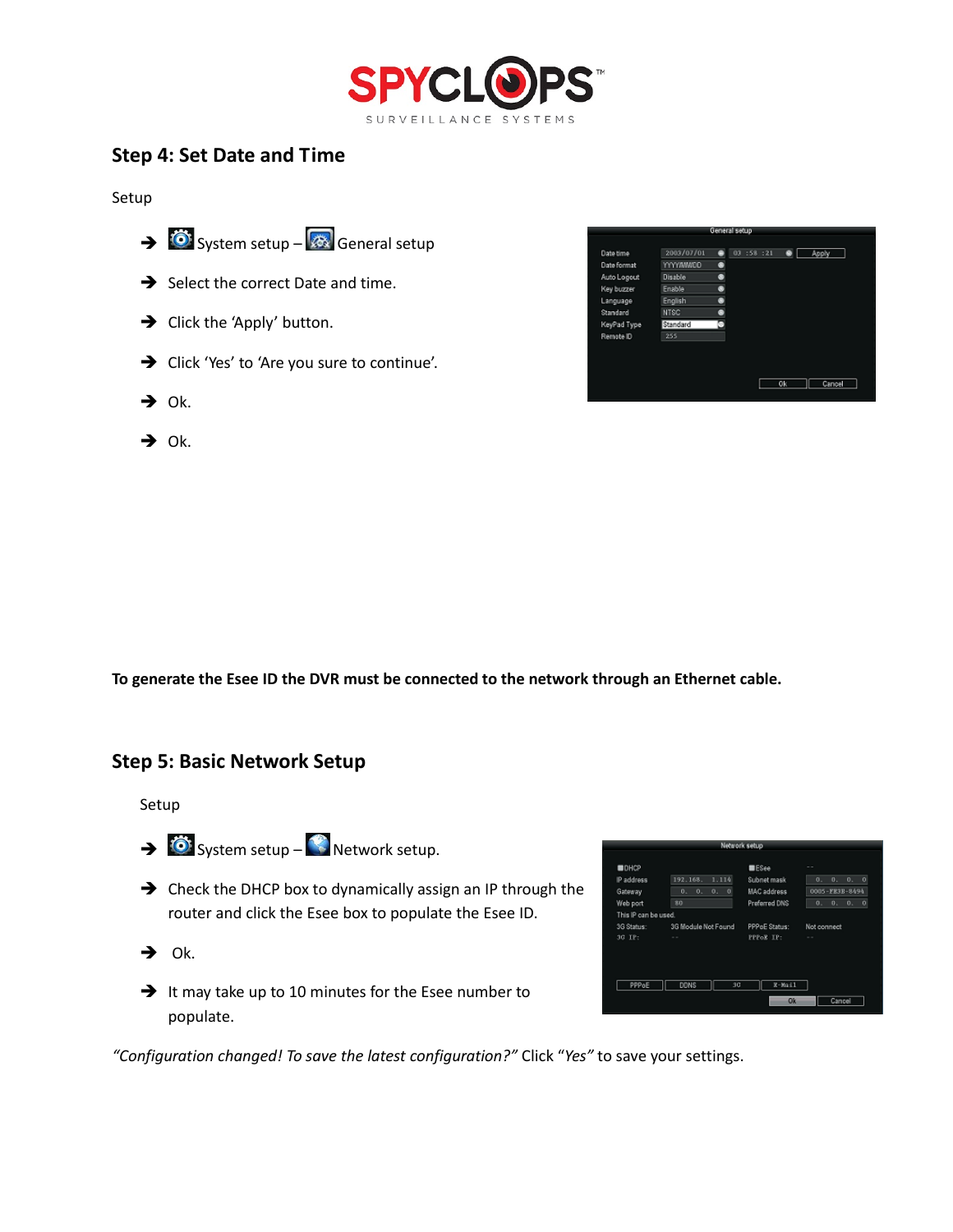

## **Step 6: Access the DVR from a browser connected to the same network**

Setup

- $\rightarrow$   $\bullet$  System setup  $\bullet$  Network setup –- make note of your DVR IP address and Esee number.
- $\rightarrow$  In a web browser in the same network, enter the IP address you just took note of from the DVR.
- $\rightarrow$  Accept the pop up and install Active X controls.
- $\rightarrow$  Enter the username and password for the DVR in the log in screen and select the log in button.



## **Step 7: Setup Recording**

Setup

- $\rightarrow$   $\bullet$  System setup  $\bullet$  Record setup
- $\rightarrow$  Pick the channel and day of the week you want to record.
- → Choose Time, Motion or Sensor for the recording mode.

\*Note: Sensor recording not currently supported.

- $\rightarrow$  Click Copy to if you want to copy the setting to another channel or to all other channels.
- $\rightarrow$  Ok.

*"Configuration changed! To save the latest configuration?"* Click "*Yes"* to save your settings.

| Channel   | ī           | Θ            | Weekday        |        | Thursday       | п               |
|-----------|-------------|--------------|----------------|--------|----------------|-----------------|
| Schedule1 | 00<br>$-00$ | 23 :59<br>ч. | <b>Ei</b> Time |        | <b>GMotion</b> | <b>G</b> Sensor |
| Schedule2 | 00<br>: 00. | :59<br>23    | ■              |        | ٠              |                 |
| Schedule3 | 00<br>: 00  | 23 :59<br>٠  | п              |        | ı              | ٠               |
| Schedule4 | 00<br>: 00  | 23:59        | ■              |        | ■              |                 |
| o         | $I_{\rm I}$ | B            | 12             | 16     | 20             | 24              |
|           | Time        |              | <b>Motion</b>  | Sensor |                |                 |